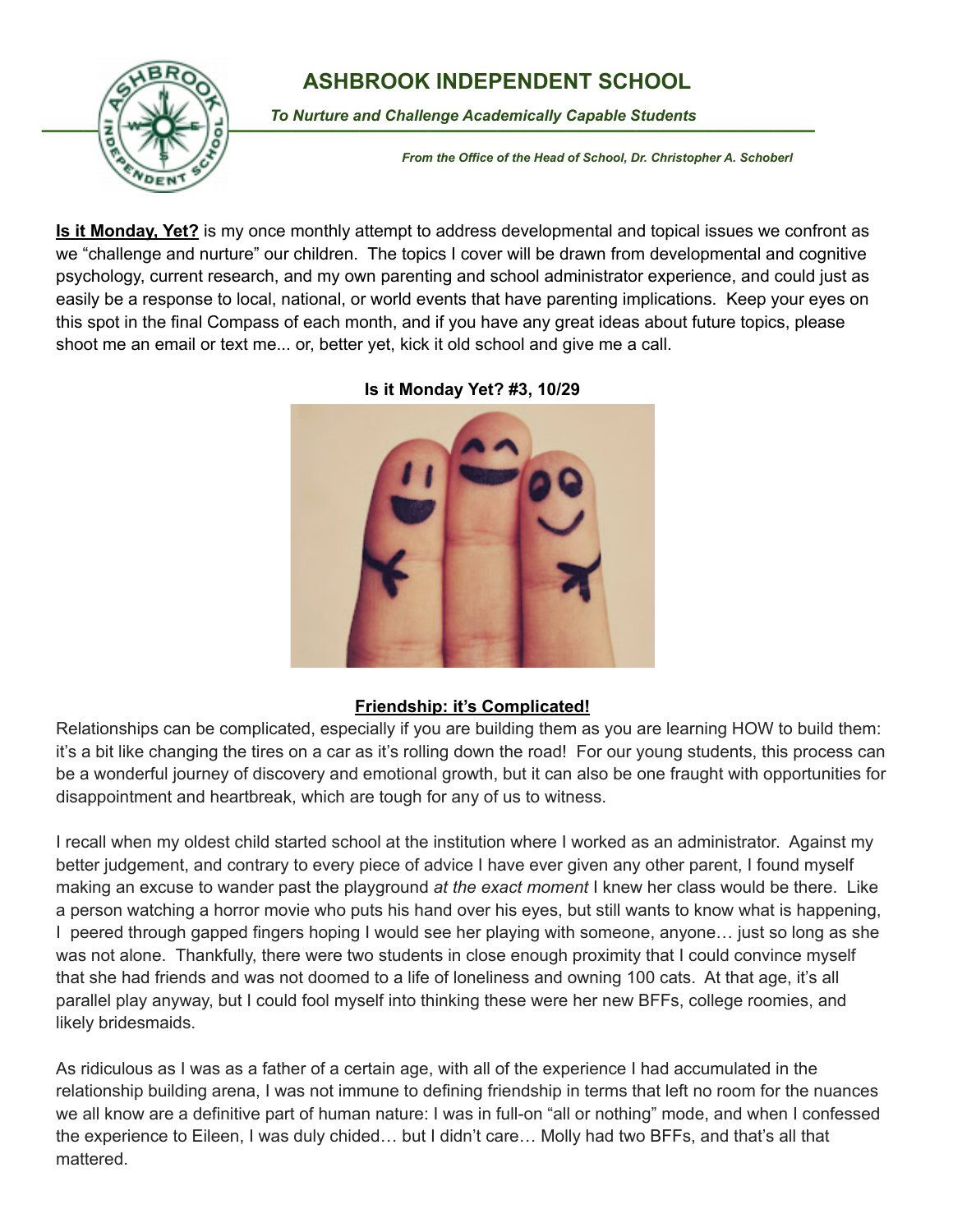Fast forward through over 20 years of flawed parenthood and my ongoing training in human nature and relationship building, and I am happy to say that my three children are socially well adjusted and seem to have survived my attempts to inflict upon them my wrongheaded parental definition of friendship. In fact, over the course of raising them, and thousands of children belonging to other wrongheaded parents, I have actually learned a great deal about friendship development and how parents can help children cultivate healthy friendships. Aside from developing a loving and respectful relationship with your child, and being a great role model for the friendship behaviors you would like to see in them,

- 1) provide your child with opportunities to spend time with other children. This can be both face to face and through a variety of social media (depending upon your child's age), though defining balance points and boundaries when connecting via electronic devices, grounded in your family values, is key.
- 2) friendship is neither binary nor fixed. Students who make friends at a young age may not realize that these relationships exist on a spectrum and can be fluid. As a result, ANY friend is a BFF, and any person who is not a friend is an enemy. When a child encounters a situation where someone they defined as a BFF does or says something that seems to violate that contract (hanging out with someone else, accepting an invitation to a party from an unknown other, not accepting a playdate, not liking them on social media), they may react with anger, sadness, or accusations of betrayal. At this point, it is important for parents to share stories about their own friendships (best if these friendships are with people the child knows), describing the full range of friendships they represent, from BFF to casual acquaintances, and how these relationships wax and wane over time.
- 3) help your child to know the rules to common games and sports. This is different from seeking coaching and tutoring to make sure that your child is a four-square Olympian. Knowing the rules of games others are playing, even if your child is not great at it, and having at least rudimentary skills, makes it easier for children to join in the fun, and makes disputes about the rules less likely.
- 4) set clear expectations for appropriate behavior. The social rules that a child knows are actually family rules transferred from home into scenarios involving peer relationships. Family rules that are consistently applied, especially those that your child had a hand in creating, are one of the best ways you can prepare your child for engaging with others and making friends.
- 5) explicitly instruct your child in how to handle specific social situations. One way Eileen and I used to do this was to bring up fictitious social situations "that happened at work," in a sort of case study fashion, asking each other for advice, and allowing our kids to chime in with their thoughts. When performed at the dinner table or in the car on a trip, Molly, Zach, and Ethan could not help but overhear us and offer their opinions, and suddenly we had a conversation going (which may not have happened had we been didactic about it)!!
- 6) volunteer to carpool once in a while. It is still amazing to me how invisible I became as the driver of a van full of kids. Within minutes of wheels-up, they talk to each other as if I were not even there, often talking ABOUT me and other parents. This sort of eavesdropping was always a bit of a revelation into the friendship lives of my children. On the way to the movies, a play date, or a lacrosse practice, I became a sort of ethnographer, gaining backstage access to their culture, their language, and their rituals, contributing to a reservoir of "friendship facts" I could draw on in future conversations. As a bonus, my children were often amazed to learn that I knew so much, which added to the mystique of being omniscient, a charade that came in very handy through the years.